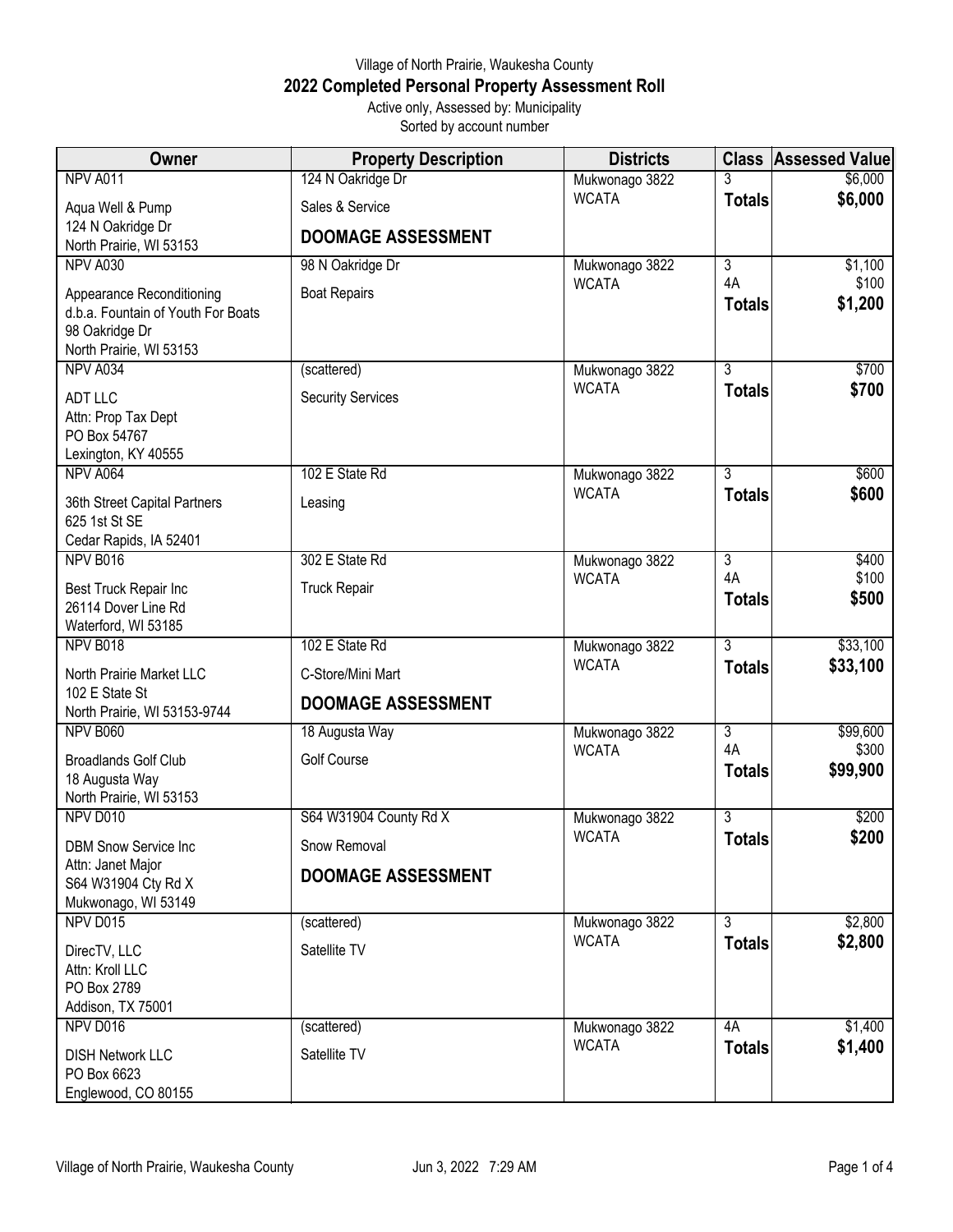| Owner                                         | <b>Property Description</b> | <b>Districts</b>               | <b>Class</b>   | <b>Assessed Value</b> |
|-----------------------------------------------|-----------------------------|--------------------------------|----------------|-----------------------|
| NPV D017                                      | 117 N Main St               | Mukwonago 3822                 | 3              | \$15,100              |
| Djps LLC                                      | Bar/Restaurant              | <b>WCATA</b>                   | 4A             | \$500<br>\$15,600     |
| d.b.a. Sports Page Bar & Grill                |                             |                                | <b>Totals</b>  |                       |
| 117 N Main St<br>North Prairie, WI 53153-9790 |                             |                                |                |                       |
| <b>NPV D020</b>                               | 120 N Oakridge Dr           | Mukwonago 3822                 | $\overline{3}$ | \$9,700               |
|                                               |                             | <b>WCATA</b>                   | <b>Totals</b>  | \$9,700               |
| Dousman Transport Co., Inc<br>313 S Main St   | School Bus Transportation   |                                |                |                       |
| Dousman, WI 53118                             |                             |                                |                |                       |
| NPV D055                                      | 120 N Oakridge Dr           | Mukwonago 3822                 | $\overline{3}$ | \$6,900               |
| De Lage Landen Financial Services, Inc        | Leasing                     | <b>WCATA</b>                   | <b>Totals</b>  | \$6,900               |
| Attn: Corporate Tax                           |                             |                                |                |                       |
| 1111 Old Eagle School Rd                      |                             |                                |                |                       |
| Wayne, PA 19087                               |                             |                                |                |                       |
| NPV D056                                      | 120 N Oakridge Dr           | Mukwonago 3822                 | $\overline{3}$ | \$500                 |
| Data Sales Co., Inc                           | Leasing                     | <b>WCATA</b>                   | <b>Totals</b>  | \$500                 |
| 3450 W Burnsville Pkwy                        |                             |                                |                |                       |
| Burnsville, MN 55337<br>NPV F004              | 226 Industrial Dr           |                                | $\overline{3}$ | \$1,000               |
|                                               |                             | Mukwonago 3822<br><b>WCATA</b> | <b>Totals</b>  | \$1,000               |
| Florida Natural Food Service, Inc.            | Services                    |                                |                |                       |
| 20205 Hwy 27<br>Lake Wales, FL 33853          |                             |                                |                |                       |
| NPV G005                                      | 105 N Oakridge Dr           | Mukwonago 3822                 | 4A             | \$200                 |
|                                               |                             | <b>WCATA</b>                   | <b>Totals</b>  | \$200                 |
| GR & B Sales Inc<br>PO Box 16                 | Sales & Service             |                                |                |                       |
| North Prairie, WI 53153-0016                  |                             |                                |                |                       |
| NPV G007                                      | 132 N Main St               | Mukwonago 3822                 | $\overline{3}$ | \$2,500               |
| Grayhawk Leasing, LLC                         | Sales/Distribution          | <b>WCATA</b>                   | <b>Totals</b>  | \$2,500               |
| 1412 Main St Ste 1500                         |                             |                                |                |                       |
| Dallas, TX 75202                              |                             |                                |                |                       |
| NPV G011                                      | 137 N Oakridge Dr           | Mukwonago 3822                 | $\overline{3}$ | \$8,600               |
| <b>GreatAmerica Financial Services Corp</b>   | Leasing                     | <b>WCATA</b>                   | <b>Totals</b>  | \$8,600               |
| 625 First St SE                               |                             |                                |                |                       |
| Cedar Rapids, IA 52401                        |                             |                                |                |                       |
| NPV G012                                      | 132 N Main St               | Mukwonago 3822<br><b>WCATA</b> | $\overline{3}$ | \$1,600               |
| Great Lakes Coca-Cola Distribution LLC        | Leasing                     |                                | <b>Totals</b>  | \$1,600               |
| 6250 N River Rd Ste 9000                      |                             |                                |                |                       |
| Rosemont, IL 60018<br>NPV H013                | 94 N Oakridge Dr            | Mukwonago 3822                 | 4A             | \$7,000               |
|                                               |                             | <b>WCATA</b>                   | <b>Totals</b>  | \$7,000               |
| Hansen Auto LLC<br>94 N Oakridge Dr           | <b>Auto Services</b>        |                                |                |                       |
| North Prairie, WI 53153                       | <b>DOOMAGE ASSESSMENT</b>   |                                |                |                       |
| NPV K030                                      | 129 N Harrison St           | Mukwonago 3822                 | $\overline{3}$ | \$3,600               |
| Kettle Moraine Woodworking                    | Retail                      | <b>WCATA</b>                   | <b>Totals</b>  | \$3,600               |
| Attn: Greg Johnsen                            |                             |                                |                |                       |
| PO Box 402                                    | <b>DOOMAGE ASSESSMENT</b>   |                                |                |                       |
| North Praire, WI 53153-0402                   |                             |                                |                |                       |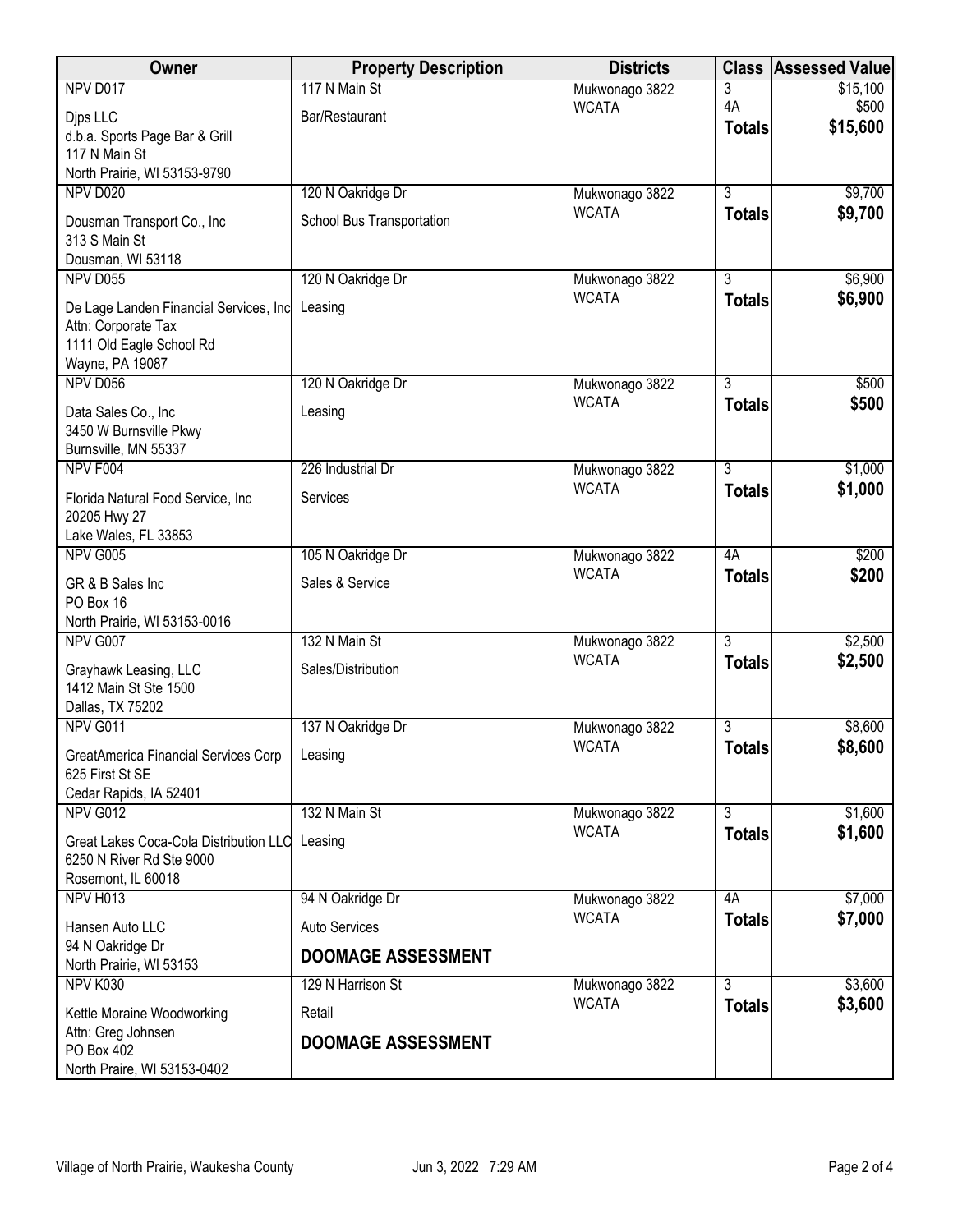| Owner                                                                      | <b>Property Description</b> | <b>Districts</b>               | <b>Class</b>         | <b>Assessed Value</b> |
|----------------------------------------------------------------------------|-----------------------------|--------------------------------|----------------------|-----------------------|
| NPV K032                                                                   | 100 N Oakridge Dr           | Mukwonago 3822                 | 3                    | \$300                 |
| Kodiak Truck                                                               | <b>Truck Repair</b>         | <b>WCATA</b>                   | 4A                   | \$100<br>\$400        |
| Attn: Mark or Ryan Bender                                                  |                             |                                | <b>Totals</b>        |                       |
| W346 S6525 Roy Martin Dr                                                   |                             |                                |                      |                       |
| Eagle, WI 53119<br>NPV L001                                                | 113 E State Rd              | Mukwonago 3822                 | $\overline{3}$       | \$1,900               |
|                                                                            |                             | <b>WCATA</b>                   | <b>Totals</b>        | \$1,900               |
| L & M Automotive Performance Center<br>113 E State Rd                      | <b>Auto Services</b>        |                                |                      |                       |
| North Prairei, WI 53153-9744                                               | <b>DOOMAGE ASSESSMENT</b>   |                                |                      |                       |
| <b>NPV L003</b>                                                            | 218 N Main St               | Mukwonago 3822                 | $\overline{3}$       | \$1,100               |
| Wolfgram Insurance Agency<br>Attn: Bob & Sue Wolfgram<br><b>PO Box 122</b> | Insurance Sales/Service     | <b>WCATA</b>                   | 4A<br><b>Totals</b>  | \$100<br>\$1,200      |
| North Prairie, WI 53153-0122                                               |                             |                                |                      |                       |
| <b>NPV L052</b>                                                            | 132 N Main St               | Mukwonago 3822                 | $\overline{3}$       | \$3,100               |
| Zandres, LLC                                                               | Restaurant                  | <b>WCATA</b>                   | 4A<br><b>Totals</b>  | \$2,400<br>\$5,500    |
| d.b.a. Lucy's Cafe'                                                        | <b>DOOMAGE ASSESSMENT</b>   |                                |                      |                       |
| 132 N Main St<br>North Prairie, WI 53153                                   |                             |                                |                      |                       |
| <b>NPV L053</b>                                                            | 125 N Main St               | Mukwonago 3822                 | 4A                   | \$1,000               |
| Lone Rock Services LLC                                                     | Heating/AC                  | <b>WCATA</b>                   | <b>Totals</b>        | \$1,000               |
| 125 N Main St                                                              | <b>DOOMAGE ASSESSMENT</b>   |                                |                      |                       |
| North Prairie, WI 53153                                                    |                             |                                |                      |                       |
| NPV P003                                                                   | 137 N Oakridge Dr           | Mukwonago 3822<br><b>WCATA</b> | $\overline{3}$<br>4A | \$51,100<br>\$500     |
| NVA Prairie Veterinary Management,<br><b>LLC</b>                           | <b>Veterinary Services</b>  |                                | <b>Totals</b>        | \$51,600              |
| d.b.a. Prairie Animal Hospital                                             |                             |                                |                      |                       |
| Attn: Advantax, Inc                                                        |                             |                                |                      |                       |
| 2500 Westfield Dr Ste 1-202<br>Elgin, IL 60124                             |                             |                                |                      |                       |
| NPV P007                                                                   | 105 N Oakridge Dr           | Mukwonago 3822                 | $\overline{3}$       | \$600                 |
|                                                                            | Freight                     | <b>WCATA</b>                   | 4A                   | \$200                 |
| <b>Prairie Transportation</b><br>PO Box 16                                 |                             |                                | <b>Totals</b>        | \$800                 |
| North Prairie, WI 53153-0016                                               |                             |                                |                      |                       |
| NPV P039                                                                   | 110 N Oakridge Dr           | Mukwonago 3822                 | $\overline{3}$       | \$1,900               |
| Pitney Bowes Global Financial Svcs LLC                                     | Leasing                     | <b>WCATA</b>                   | <b>Totals</b>        | \$1,900               |
| 600 N Westshore Blvd                                                       |                             |                                |                      |                       |
| Ste 810                                                                    |                             |                                |                      |                       |
| Tampa, FL 33609<br>NPV Q001                                                | 111 N Oakridge Dr           | Mukwonago 3822                 | 3                    | \$1,500               |
|                                                                            |                             | <b>WCATA</b>                   | 4A                   | \$200                 |
| Quality Hydro Inc<br>PO Box 430                                            | Hydraulic Pump Repair       |                                | <b>Totals</b>        | \$1,700               |
| North Prairie, WI 53153-0430                                               |                             |                                |                      |                       |
| NPV Q003                                                                   | 101 N Oakridge Dr           | Mukwonago 3822                 | 4A                   | \$800                 |
| Quench USA Inc                                                             | Leasing                     | <b>WCATA</b>                   | <b>Totals</b>        | \$800                 |
| PO Box 5166                                                                |                             |                                |                      |                       |
| Oak Brook, IL 60522-5166                                                   |                             |                                |                      |                       |